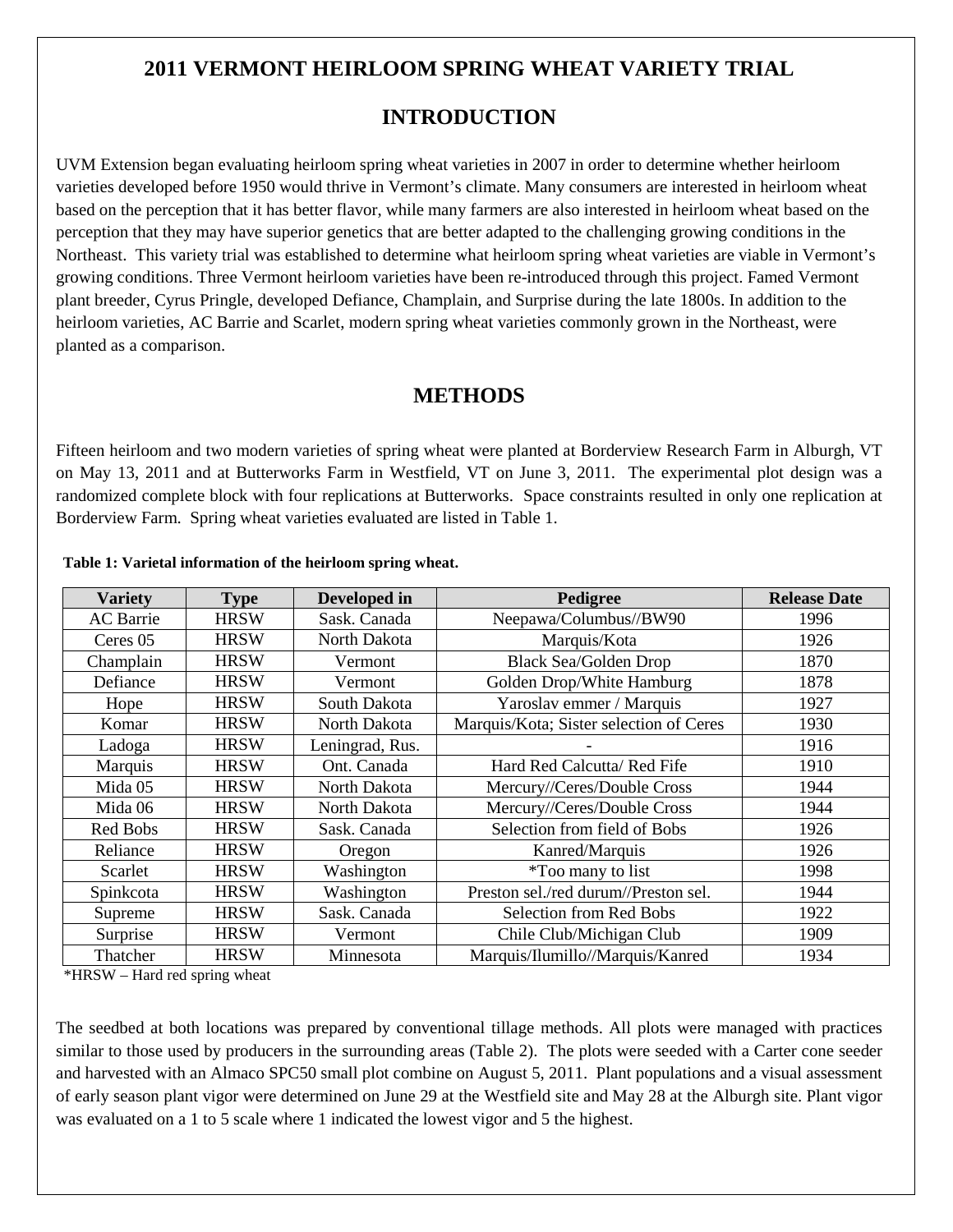This trial evaluated spring wheat based on standard testing parameters used by commercial mills. Yield, moisture, and test weight (a measure of grain density) were recorded at the time of harvest. Following harvest, samples were cleaned with a Clipper M2B seed cleaner. A one-pound subsample was dried at  $40^{\circ}$  C and ground with a Perten LM3100 Laboratory Mill. Protein content was determined using a Perten Inframatic 8600 Flour Analyzer. Protein content is an indicator of gluten strength and bread quality. Commercial mills aim to purchase hard wheat with 14-15% protein. Falling Number was determined with a Perten NF 1500 Falling Number Machine. Falling number indicates the level of sprout damage in the grain. It measures the time it takes, in seconds, for a stirrer to fall through a slurry of flour and water to the bottom of the tube. Falling numbers greater than 350 indicate low enzymatic activity and sound quality wheat. A falling number below 200 seconds indicates high enzymatic activity and poor quality wheat. Deoxynivalenol (DON) analysis was done using Veratox DON 5/5 Quantitaive test from the NEOGEN Corp. (Lansing, MI). This test has a detection range of 0.5 to 5 ppm. DON values greater than 1 ppm are considered unsuitable for human consumption (FDA, 1993). Grain with DON levels greater than 1 ppm is not suitable for human consumption. Data from the Westfield site was statistically analyzed with PROC MIXED procedure in SAS using a Tukey-Kramer pairwise comparison. Statistical analysis could not be conducted on vigor, test weight, or harvest moisture due to high levels of missing data. Some plots yielded so low there wasn't enough seed to collect these measurements. Levels of significance are reported when the p-value is less than 0.10.

|                    | <b>Borderview Farm</b><br>Alburgh, VT | <b>Butterworks Farm</b><br><b>Westfield, VT</b> |
|--------------------|---------------------------------------|-------------------------------------------------|
| Soil type          | Benson rocky silt loam                | Dixfield sandy loam                             |
| Previous crop      | organic corn                          | grass sod                                       |
| Row spacing (in.)  |                                       |                                                 |
| Seeding rate       | $100$ lbs acre <sup>-1</sup>          | 100 lbs $\arccos 1$                             |
| Replicates         |                                       |                                                 |
| Planting date      | 5/13/11                               | 6/3/11                                          |
| Harvest date       | 8/12/11                               | 9/12/11                                         |
| Harvest area (ft.) | 5x20                                  | 5x20                                            |
| Tillage operations | Fall plow, disc, & spike-             | Fall plow, disc, & spike-                       |
|                    | toothed harrow                        | toothed harrow                                  |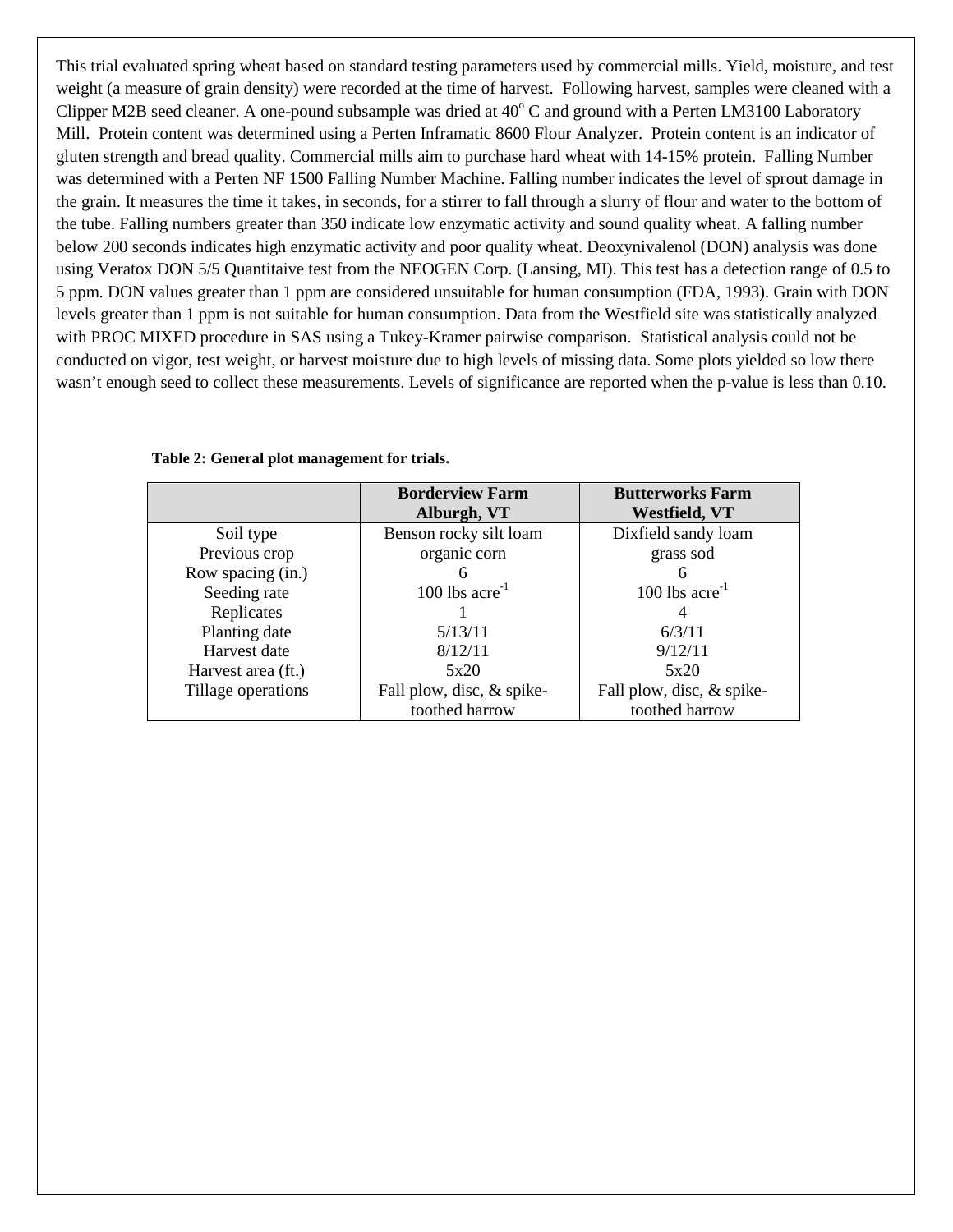# **RESULTS AND DISCUSSION**

Seasonal precipitation and temperatures recorded at weather stations in close proximity to Alburgh and Westfield are shown in Table 3. Excessive spring rains prohibited a timely planting at both locations, but planting was extremely delayed until June 3<sup>rd</sup> in Westfield. Severe weather conditions continued throughout the season impacted yield and quality of the wheat crop. We intended to plant the spring wheat mid-April. From planting to harvest, there was an accumulation of approximately 4,349 Growing Degree Days (GDD) in Alburgh. This was 335 GDDs more than the 30 year average. In Westfield, there were approximately 4,004 GDD from planting to harvest, 152 GDD less than the 30 year average.

| South Hero (Alburgh)          | April  | May    | June   | July    | August  |       |
|-------------------------------|--------|--------|--------|---------|---------|-------|
| Average Temperature (F)       | 46.6   | 58.7   | 67.1   | 74.4    | 70.4    |       |
| Departure from Normal         | 3.1    | 2.1    | 1.3    | 3.3     | 1.6     |       |
|                               |        |        |        |         |         |       |
| Precipitation (inches)        | 7.88   | 8.67   | 3.52   | 3.68    | 10.23   |       |
| Departure from Normal         | 5.00   | 5.35   | 0.09   | $-0.29$ | 6.38    |       |
|                               |        |        |        |         |         |       |
| Growing Degree Days (base 32) | 465    | 826    | 1088   | 1314    | 1121    |       |
| Departure from Normal         | 120    | 63.6   | 74.1   | 104     | $-26.3$ |       |
|                               |        |        |        |         |         |       |
| Newport, VT (Westfield)       | April  | May    | June   | July    | August  | $S_6$ |
| Average Temperature (F)       | 39.9   | 56     | 62.4   | 68.1    | 66.3    |       |
| Departure from Normal         | $-2.9$ | $-0.1$ | $-2.2$ | $-0.8$  | 1.1     |       |
|                               |        |        |        |         |         |       |

| Table 3: Temperature and precipitation summary for Alburgh and Westfield, VT, 2011. |  |
|-------------------------------------------------------------------------------------|--|

| Newport, VT (Westfield)       | April   | May     | June    | July    | August  | September |
|-------------------------------|---------|---------|---------|---------|---------|-----------|
| Average Temperature (F)       | 39.9    | 56      | 62.4    | 68.1    | 66.3    | 60.4      |
| Departure from Normal         | $-2.9$  | $-0.1$  | $-2.2$  | $-0.8$  | 1.1     | 2.9       |
|                               |         |         |         |         |         |           |
| Precipitation (inches)        | 6.52    | 8.94    | 3.09    | 4.57    | 8.05    | 7.12      |
| Departure from Normal         | 3.59    | 5.27    | $-0.84$ | 0.38    | 3.63    | 3.68      |
|                               |         |         |         |         |         |           |
| Growing Degree Days (base 32) | 274     | 742     | 942     | 1119    | 1063    | 879       |
| Departure from Normal         | $-70.7$ | $-20.1$ | $-71.6$ | $-91.4$ | $-83.7$ | 94.4      |

\*Based on National Weather Service data from stations in close proximity to trials. When data from South Hero was not available, data from Burlington, VT was used. Departure from normal from historical averages of 30 years of data (1971-2000).

Due to the wet spring and late planting, yields of the spring wheat were severely diminished. The average yield in Westfield was 345 lbs acre<sup>-1</sup> (Table 4). Mida 06 was the highest yielding heirloom, yielding about 200 lbs ac<sup>-1</sup> more than the two modern varieties included in this trial (AC Barrie and Scarlet). This may be evidence that some heirloom varieties are able to outperform modern varieties in certain challenging growing conditions, such as those we experienced in 2011. Other higher yielding varieties included Mida 05, Komar, Hope and Supreme. As well as being the highest yielder, Mida 06 had the highest falling number in this trial, 253, which is just over the industry threshold for sound quality wheat. Most of the falling numbers were low in this trial, indicating high alpha amylase enzyme activity and pre-harvest sprouting. The harvest in Westfield was also delayed until September 12<sup>th</sup>. There were many periods of wet weather in August and September, including Tropical Storm Irene on August 28, where the dry, harvest-ready wheat was exposed to wet, humid conditions that are ideal for pre-mature sprouting when the grain is still in the head.

Ladoga had the highest test weight of the varieties at 52 lbs bushel<sup>-1</sup>. The average test weight for the trial was 45.5 lbs bushel<sup>-1</sup>, which is very low compared to the standard of 60 lbs bushel<sup>-1</sup>. Grain protein levels in Westfield averaged 15.7% and ranged from 13.6 to 17.6% with Thatcher having the highest protein. All of the varieties had levels of DON below the 1 ppm standard, and therefore are considered safe for human consumption. Mida 06 and Thatcher had the lowest levels of DON of all the varieties.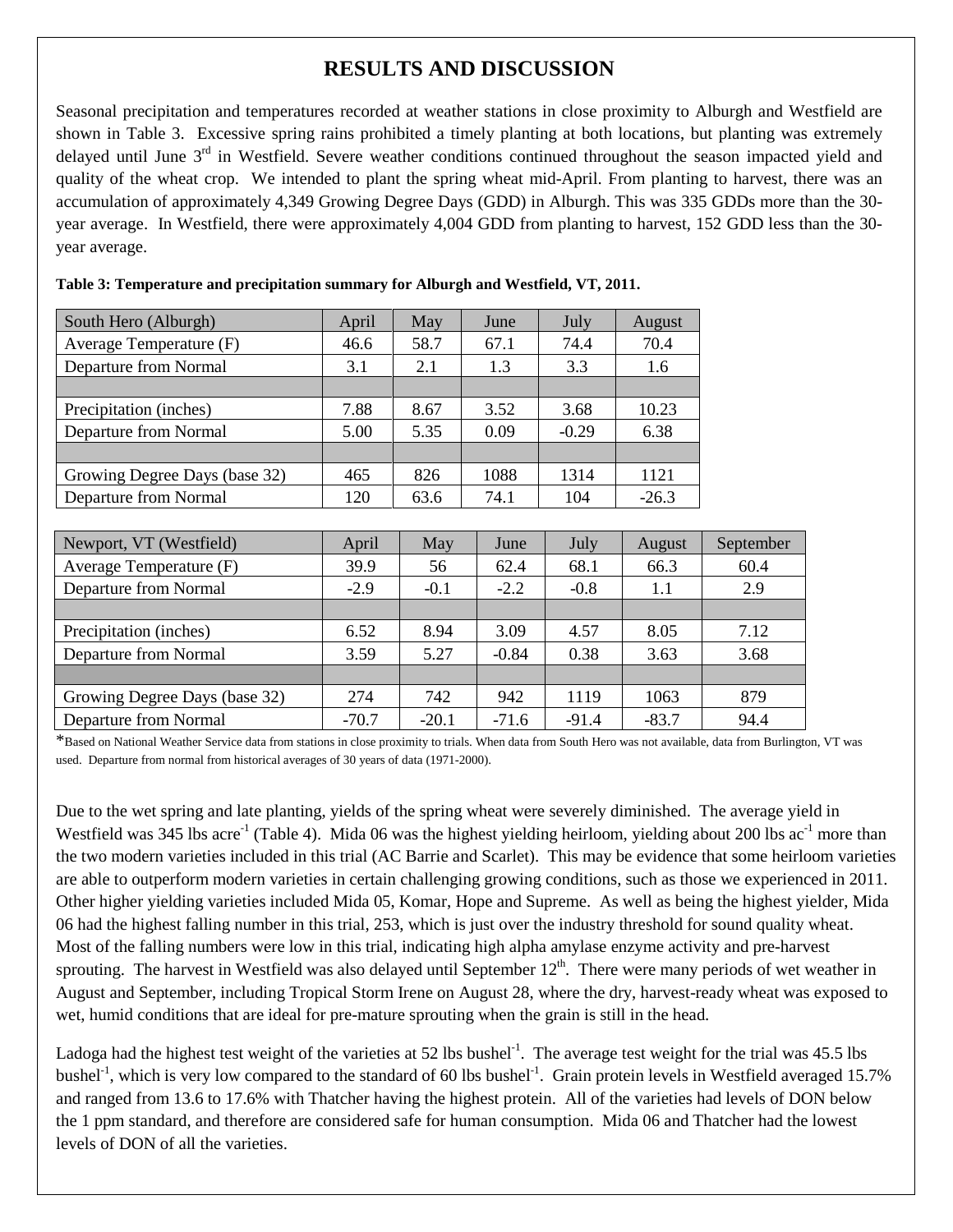**Table 4: Spring wheat populations, early season plant vigor, yield at 12% moisture, harvest moisture, test weight, crude protein, falling number and deoxynivalenol (DON) levels of heirloom spring wheat varieties grown in Westfield, VT, 2011**

|                  | Population       | <b>Vigor</b>             | <b>Yield</b>                  | <b>Moisture</b> | <b>Test weight</b>         | <b>Protein</b> | <b>Falling number</b> | <b>DON</b> |
|------------------|------------------|--------------------------|-------------------------------|-----------------|----------------------------|----------------|-----------------------|------------|
|                  | plants $ft^{-2}$ | $(1-5)$                  | $\text{ lbs } \text{ac}^{-1}$ | $\%$            | $lbs$ bushel <sup>-1</sup> | $\%$           | seconds               | ppm        |
| <b>AC</b> Barrie | 22.6             | 2.8                      | 312                           | 13.0            | 47.0                       | $16.5*$        | 185                   | $0.5*$     |
| Ceres 05         | 18.4             | 3.5                      | 389                           | 14.5            | 46.3                       | 16.1           | 141                   | 0.7        |
| Champlain        | 19.0             | 3.8                      | 199                           | 20.0            | 46.0                       | $16.8*$        | 83                    | $0.4*$     |
| Defiance         | 18.5             | 3.3                      | 283                           | 16.4            | 44.0                       | $16.3*$        | 149                   | $0.4*$     |
| Hope             | 18.1             | 3.3                      | 460                           | 15.9            | 46.7                       | 15.8           | $221*$                | 0.7        |
| Komar            | 16.1             | 3.8                      | 504                           | 14.7            | 43.0                       | 13.6           | 147                   | 0.7        |
| Ladoga           | 17.9             | 4.0                      | 300                           | 17.3            | 52.0                       | 14.5           | 129                   | $0.4*$     |
| Marquis          | 19.9             | 4.3                      | 313                           | 13.9            | 45.0                       | 16.1           | 177                   | 0.6        |
| Mida 05          | 22.9             | 4.0                      | 500                           | 10.5            | 45.7                       | 15.1           | 226*                  | $0.4*$     |
| Mida 06          | 19.6             | 3.5                      | 506                           | 14.6            | 47.0                       | 15.6           | $253*$                | $0.3*$     |
| Red Bobs         | 16.6             | 3.5                      | 387                           | 17.3            | 44.0                       | 15.4           | 197                   | 0.9        |
| Reliance         | 16.5             | 3.0                      | 384                           | 14.5            | 41.5                       | 16.1           | 143                   | $0.5*$     |
| Scarlet          | 17.4             | 3.0                      | 226                           | 14.8            | 44.0                       | $16.4*$        | 111                   | 0.9        |
| Spinkcota        | 15.0             | 3.8                      | 268                           | 14.4            | 45.0                       | 14.9           | 106                   | 0.9        |
| Supreme          | 21.5             | 3.8                      | 400                           | 13.2            | 46.5                       | 15.0           | 164                   | $0.4*$     |
| Thatcher         | 17.5             | 2.8                      | 80                            | 15.7            | 44.0                       | $17.6*$        | 109                   | $0.3*$     |
| Mean             | 18.6             | 3.5                      | 345                           | 16.7            | 45.5                       | 15.7           | 159                   | 0.5        |
| p-value          | <b>NS</b>        | $\overline{\phantom{a}}$ | <b>NS</b>                     | $\overline{a}$  |                            | 0.0006         | < 0.0001              | 0.0083     |

\*Results that are not significantly different than the top performer in a particular column are indicated with an asterisk. NS; indicates that there was no significant difference among treatments. - not statistically analyzed.



**Figure 1: Yield and protein of heirloom spring wheat varieties grown in Westfield, VT.**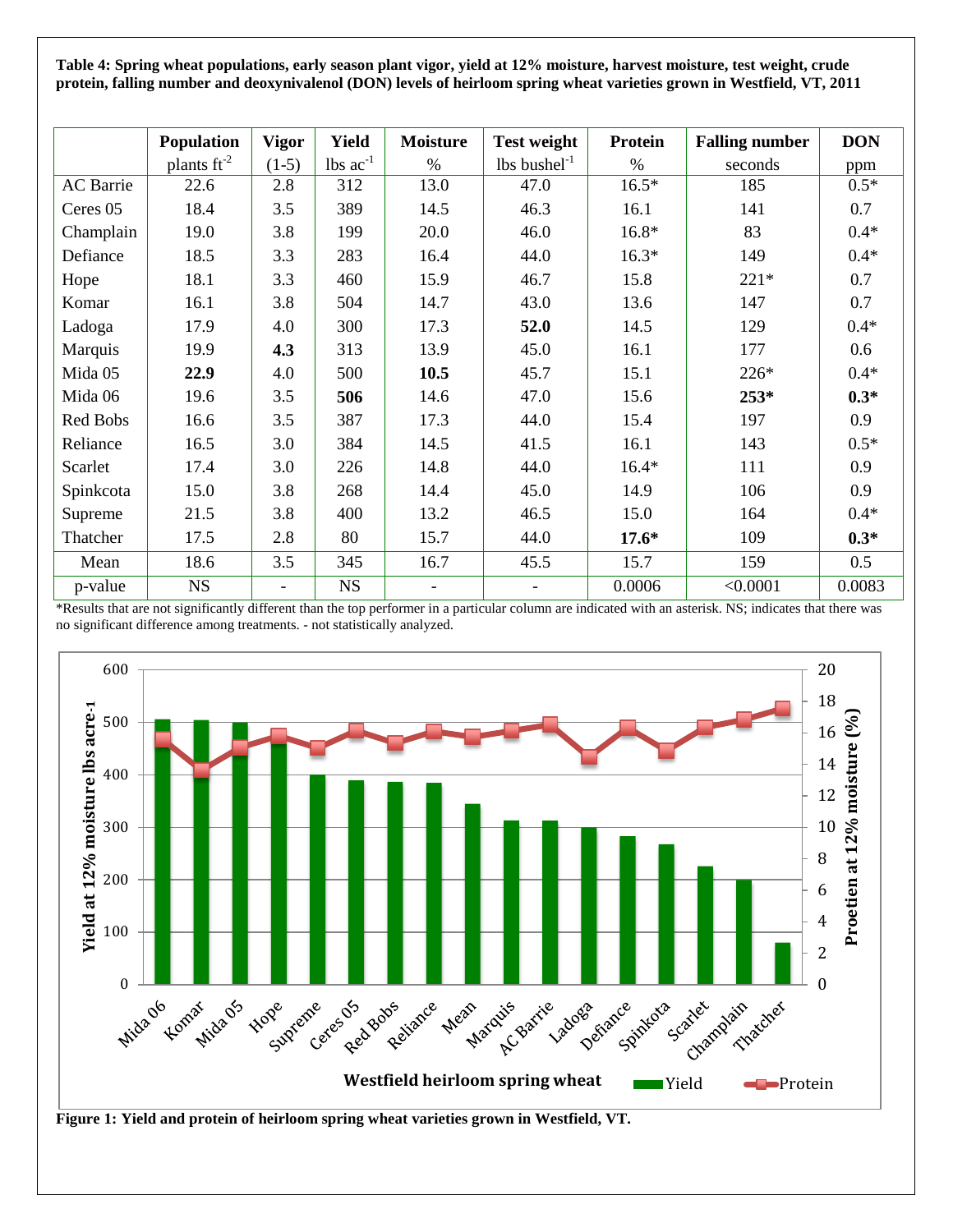**Table 5: Spring wheat populations, early season plant vigor, crude protein at 12% moisture, falling number and deoxynivalenol (DON) concentrations of heirloom spring wheat varieties grown in Alburgh, VT, 2011.**

|                      | <b>Population</b>       | <b>Vigor</b>   | Protein | <b>Falling number</b> | <b>DON</b> |
|----------------------|-------------------------|----------------|---------|-----------------------|------------|
| <b>Wheat Variety</b> | plants $\text{ft}^{-2}$ | $(1-5)$        | $\%$    | seconds               | ppm        |
| <b>AC</b> Barrie     | 21                      | 5              | 14.7    | 384                   | 0.0        |
| Ceres 05             | 23                      | 3              | 14.3    | 347                   | 0.2        |
| Champlain            | 15                      | $\overline{4}$ | 14.7    | 242                   | 0.3        |
| Defiance             | 17                      | $\overline{4}$ | 13.4    | 268                   | 0.2        |
| Hope                 | 21                      | $\overline{4}$ | 13.5    | 335                   | 0.3        |
| Komar                | 14                      | 5              | 14.2    | 300                   | 0.2        |
| Ladoga               | 21                      | 4              | 12.0    | 347                   | 0.3        |
| Marquis              | 8                       | $\overline{2}$ | 13.8    | 327                   | 0.2        |
| Mida 05              | 26                      | $\overline{4}$ | 14.9    | 259                   | 0.1        |
| Mida 06              | 13                      | $\overline{4}$ | 14.9    | 254                   | 0.1        |
| Red Bobs             | 20                      | $\overline{4}$ | 14.7    | 345                   | 0.3        |
| Reliance             | 13                      | $\overline{4}$ | 13.9    | 273                   | 0.3        |
| Scarlet              | 18                      | $\overline{2}$ | 12.6    | 294                   | 0.2        |
| Spinkcota            | 11                      | 3              | 15.2    | 266                   | 0.3        |
| Supreme              | 30                      | 3              | 13.1    | 345                   | 0.0        |
| Surprise             | 21                      | 3              | 12.6    | 331                   | 0.3        |
| Thatcher             | 15                      | 3              | M       | M                     | M          |
| Trial mean           | 17.9                    | 3.6            | 13.9    | 307                   | 0.2        |

\*Results are from one replication and were not statistically analyzed. m; missing data.

Protein levels in Alburgh were also high (Table 5), although not as high as those in Westfield. Mean protein levels in Alburgh ranged from 12.0 to 15.2%. Yields were not recorded at this site, but other spring grains and heirloom wheat grown in Westfield had drastically reduced yields, which likely increased grain protein concentrations. There is an inverse relationship between yield and protein. As yield increases, protein levels generally decrease, and when yields are low, protein levels are generally high.

Most of the varieties grown in Alburgh had high falling numbers over 250 seconds, except Champlain, which had a falling number of 242 seconds (Table 5). The harvest in Alburgh took place on August 12 in generally drier conditions than those in Westfield. Therefore, the wheat did not experience the wet conditions ideal for pre-harvest sprouting; the falling numbers indicate low enzymatic activity and sound quality wheat for baking. All varieties grown in Alburgh had DON levels less than 1 ppm, which is within acceptable levels for human consumption. Without replicates and statistical analysis, it is challenging to draw conclusions with any confidence about the differences between varieties.

### **ACKNOWLEDGEMENTS**

The UVM Extension Crops and Soils Team would like to thank Borderview Research Farm, Chantel Cline, Amber Domina, Savannah Kittell-Mitchell, Katie Blair, and Laura Madden for their generous help with the trials. Any reference to commercial products, trade names, or brand names is for information only, and no endorsement or approval is intended. UVM Extension helps individuals and communities put research-based knowledge to work.